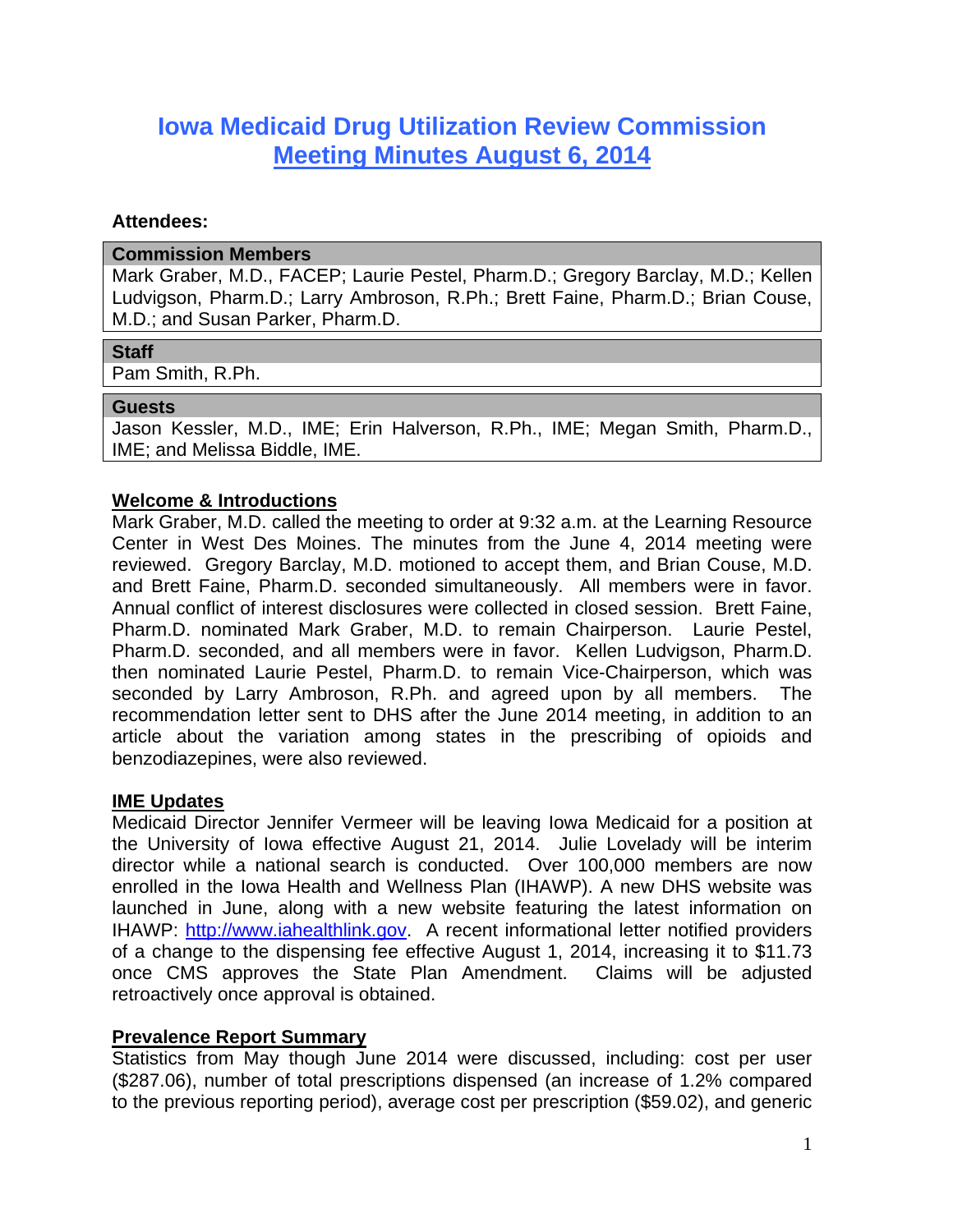utilization (83.8%). The total paid amount increased by 1.6% from the previous reporting period. There were 180,950 unique users, which is 1.5% less than the total for March and April. Lists of the top 20 therapeutic classes were provided. SSRIs had the highest prescription count, and Anticonvulsants came in second. The top 100 drugs were also reviewed. The ten most expensive medications were: *Abilify, Vyvanse*, methylphenidate hcl er, *Advate, Lantus, Focalin XR, Cymbalta, Adderall, Advair Diskus*, and *Strattera*.

## **Case Studies**

Pam Smith, R.Ph. presented 4 case studies. Recommendations by Commissioners from these four examples resulted in annualized total savings of \$3,191.10 prerebate (state and federal).

## **Public Comment**

| <b>Name</b>      | <b>Representing</b>       | Drug/Topic                                             |
|------------------|---------------------------|--------------------------------------------------------|
| Nancy Bell       | Pfizer                    | Chronic Pain Syndromes PA Criteria and Lyrica          |
| Amy Shertzer     | Kaleo                     | Evzio                                                  |
| Neetha Molakala  | Primary Health Care       | Prior Authorization Issues (Inhalers and Insulin Pens) |
| Lorraine Dansie  | Vanda Pharma              | <b>Hetlioz</b>                                         |
| Teresa Wakefield | Vanda Pharma (Ambassador) | Hetlioz                                                |

# **Focus Studies**

*Emergency Contraception:* This was a follow-up discussion. One-hundred thirtytwo (132) of the 227 members identified changed therapy, for an annualized cost savings of \$461.58 (state and federal, pre-rebate) as a result of the 587 surveys sent out to prescribers and pharmacies. Responses were received for 239 (40.72%) of those surveys.

*Albuterol MDI Over-Utilization:* This was a follow-up discussion. Two-hundred (200) of the 522 members identified changed therapy, for an annualized cost savings of \$52,346.55 (state and federal, pre-rebate) as a result of the 1,980 surveys sent out to prescribers and pharmacies. Responses were received for 734 (37.07%) of those surveys.

*Albuterol MDI Over-Utilization without Inhaled Corticosteroid:* This was a followup discussion. Twenty-five (25) of the 257 members identified changed therapy, increasing annual costs by \$6,566.32 (state and federal, pre-rebate) as a result of the 783 surveys sent out to prescribers and pharmacies. Responses were received for 297 (37.93%) of those surveys.

*Long Term Use of Short-Acting Opioids:* The Commission wants to lower the existing quantity limits to a quantity of 120 per 30 days, or 4 per day. Kellen Ludvigson, Pharm.D. suggested using morphine equivalents to allow for titration without additional prior authorization. Erin Halverson will get more information about programming an accumulator in POS for the category, and if a "max 4 per day"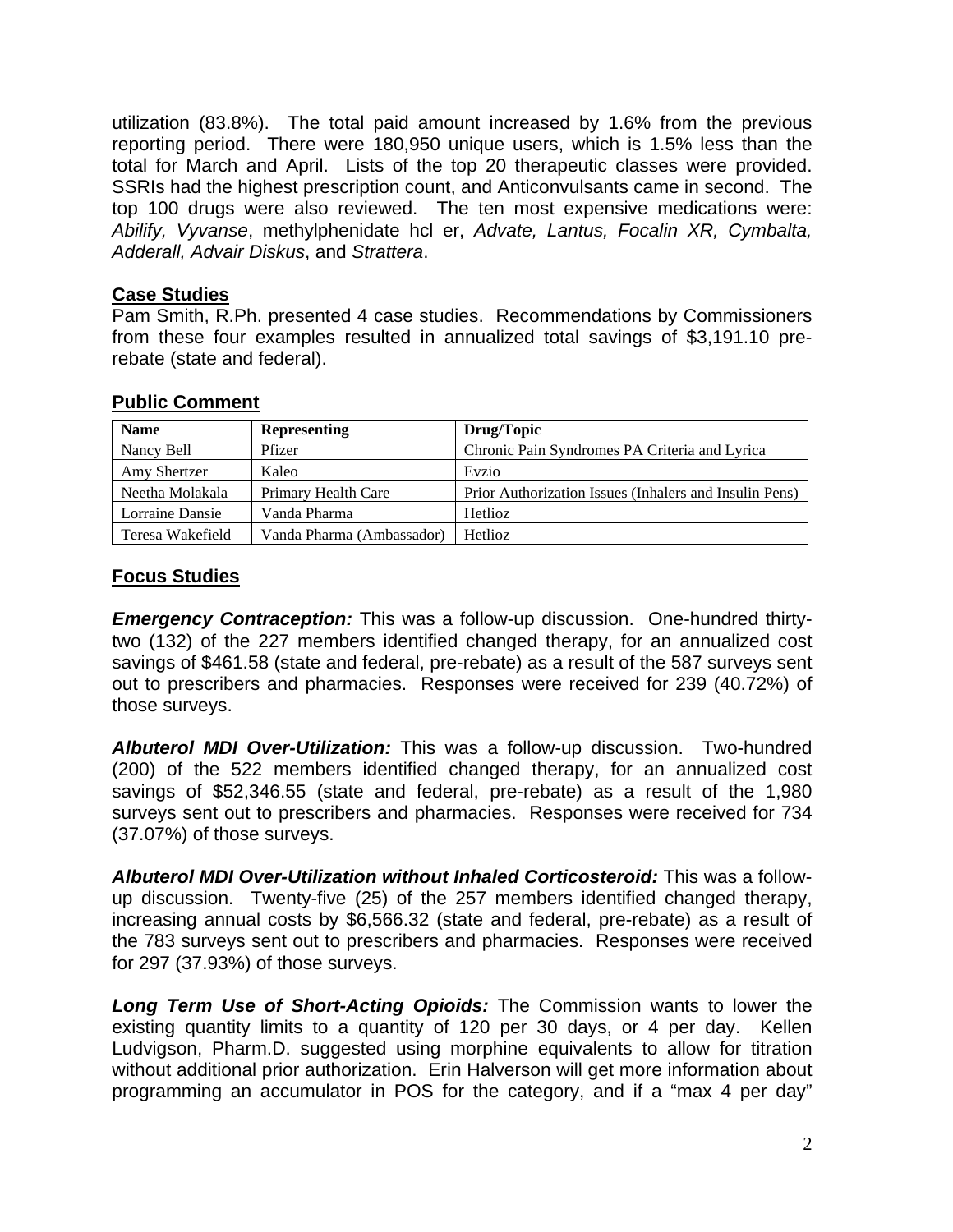reject message could be added to rejected claims for the convenience of the pharmacies. Susan Parker, Pharm.D. suggested doing this in stages, with soft POS edits notifying providers of the changes prior to implementation of the quantity limits. Providers could be forewarned via letter before the limits are put into place. This will be brought back to the next meeting.

**Prasugrel Contraindications:** Letters will be sent to the prescribers of the six members identified as having a contraindication for use of prasugrel, and this topic will be revisited in 6 months to see if the numbers increase.

*Duplicate Antipsychotics:* Pam Smith, R.Ph. will rerun the numbers to include Typical Antipsychotics as well. This will be brought back to the next meeting.

**Eszopiclone Dose:** Letters will be sent to the providers of the members identified as taking eszopiclone 3mg to inquire if a dose reduction could be attempted based on the new FDA warning, and if not, if the patient has been warned of the risk of nextday impairment and was instructed not to drive or engage in other activities that require complete mental alertness the day after use.

## **Public Comment**

| <b>Name</b>       | <b>Representing</b>  | Drug/Topic |
|-------------------|----------------------|------------|
| John Strezewski   | Bristol-Myers Squibb | Eliquis    |
| Lisa Willshaw     | MedImmune            | Synagis    |
| Rachel Anhorn     | Boehringer-Ingelheim | Pradaxa    |
| Christina Reimers | Merck                | Zontivity  |
| Paul James        | Genentech            | Xolair     |

## **Prior Authorization**

*Chronic Pain Syndromes:* The Commission reviewed the prior authorization criteria as follows:

*A prior authorization is required for duloxetine (Cymbalta®), pregabalin (Lyrica®), and milnacipran (Savella™). For patients with a chronic pain diagnosis who are currently taking opioids, as seen in pharmacy claims, a plan to decrease and/or discontinue the opioid(s) must be provided with the initial request. Initial authorization will be given for three (3) months. There must be a significant decrease in opioid use or discontinuation of opioid(s) after the initial three (3) month authorization for further consideration. Additional prior authorizations will be considered with documentation of a continued decrease in opioid utilization. Payment will be considered under the following conditions:* 

- *1. A diagnosis of fibromyalgia (Cymbalta®, Lyrica®, and Savella™)* 
	- *a. A trial and therapy failure at a therapeutic dose with gabapentin plus one of the following: tricyclic antidepressant, SSRI, or SNRI, WITH*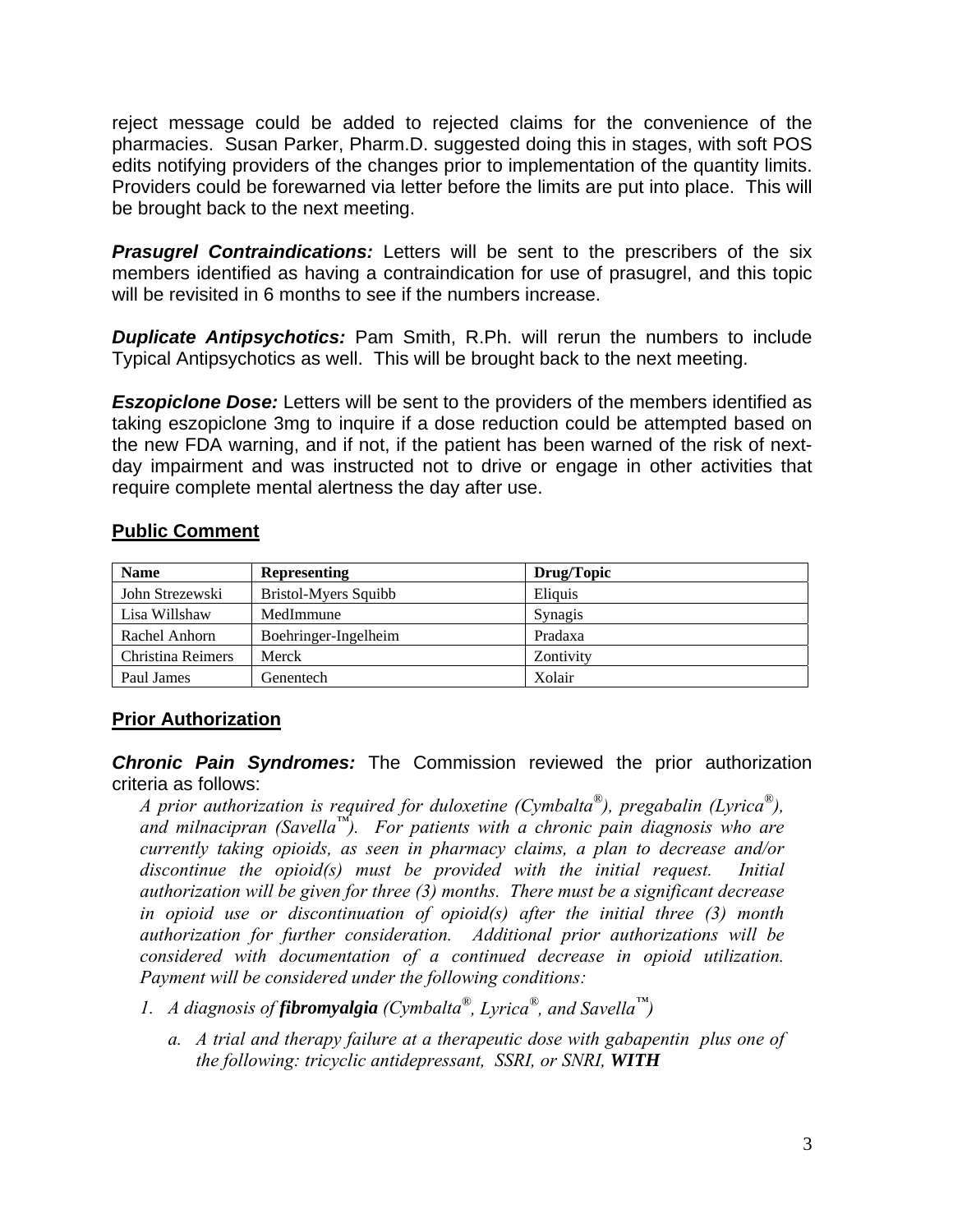- *b. Documented non-pharmacologic therapies (cognitive behavior therapies, exercise, etc.), AND*
- *c. Documentation of a previous trial and therapy failure at a therapeutic dose with Savella™ when Cymbalta® and Lyrica® are requested.*
- *2. A diagnosis of post-herpetic neuralgia (Lyrica®)*

*A trial and therapy failure at a therapeutic dose with gabapentin plus one of the following: tricyclic antidepressant, topical lidocaine, valproate, or carbamazepine.* 

*3. A diagnosis of diabetic peripheral neuropathy (Cymbalta® and Lyrica®)* 

*A trial and therapy failure at a therapeutic dose with gabapentin plus one of the following: tricyclic antidepressant or topical lidocaine.* 

- *4. A diagnosis of partial onset seizures, as adjunct therapy (Lyrica®)*
- *5. A diagnosis of major depressive disorder or generalized anxiety disorder (Cymbalta®)*
- *6. A diagnosis of chronic musculoskeletal pain (Cymbalta®)*

*A trial and therapy failure at a therapeutic dose with at least three drugs from three distinct therapeutic classes from the following: NSAIDs, opioids, tramadol, or tricyclic antidepressants.* 

*Requests for concomitant use of these agents for an indicated chronic pain diagnosis may only be considered once each agent has been tried at maximum tolerated dose separately. Duplicate use of drugs from the same therapeutic category will not be considered. Requests for doses above the manufacturer recommended dose will not be considered.* 

Brett Faine, Pharm.D. motioned to accept the criteria, and Brian Couse, M.D. seconded. All members were in favor. The criteria will be sent out for public comment and brought back to the next meeting for further discussion.

*Naloxone (Evzio):* The Commission reviewed the prior authorization criteria as follows:

*Prior authorization is required for naloxone auto-injector (Evzio). Payment will be considered for patients when the following criteria are met:* 

- *1. Patient is currently being treated with a long-acting opioid for a chronic pain condition; and*
- *2. Evidence of use of a long-acting opioid is found in the patients current pharmacy claims history (must be billed to and paid for by Iowa Medicaid); and*
- *3. Documentation patient has a caregiver that will be able to administer Evzio should the patient be found unresponsive and an opioid overdose is suspected; and*
- *4. Patient has a contraindication to use of intranasal naloxone; and*
- *5. The prescriber must review the patient's use of controlled substances on the Iowa Prescription Monitoring Program website at*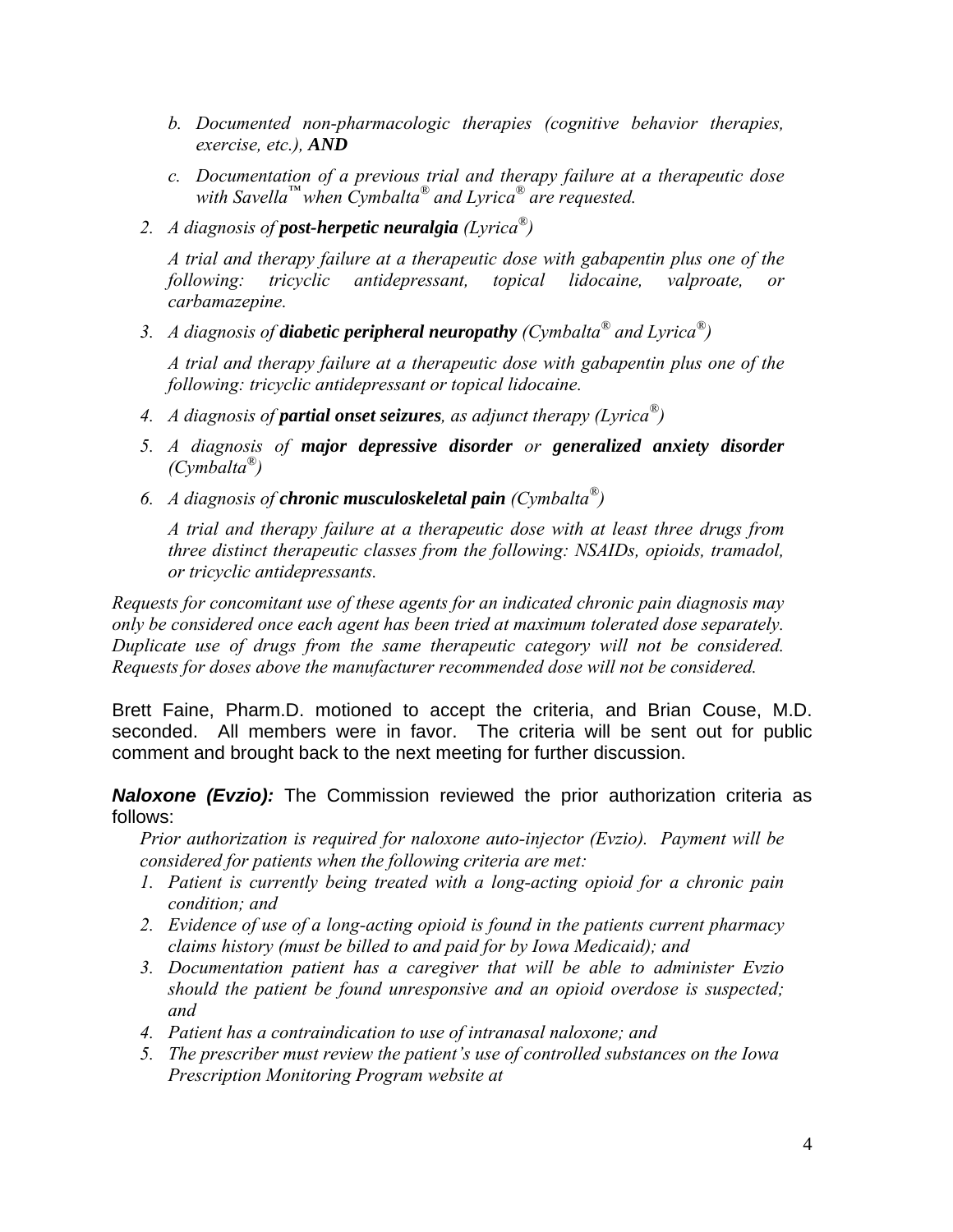*https://pmp.iowa.gov/IAPMPWebCenter/Login.aspx?ReturnUrl=%2fIAPMPWeb Center%2fdefault.aspx prior to requesting prior authorization.* 

- *6. Lost, stolen, or destroyed medication replacement requests will not be authorized.*
- *7. The 72-hour emergency supply rule does not apply to naloxone auto-injector products.*

The commission determined the delivery system used for administration of naloxone was a convenience for the patient or patient's caregiver. Additionally, the commission determined that the use of intranasal naloxone would be the least costly service which would reasonably meet the medical need of the patient. Since the DUR determined Evzio is a convenience item and there are other cost-effective alternatives to Evzio, the DUR recommends not covering this product. Kellen Ludvigson, Pharm.D. made the motion to refer this recommendation to the P&T Committee, and Brian Couse, M.D. seconded. All members were in favor. The P&T Committee will discuss this at their November meeting.

*Oral Immunotherapy:* The Commission reviewed the prior authorization criteria as follows:

*Prior authorization is required for sublingual allergen immunotherapy. Payment will be considered under the following conditions:* 

- *1. Medication is prescribed by an allergist; and*
- 2. Patient is diagnosed with pollen-induced allergic rhinitis with or without *conjunctivitis; and*
- *3. Patient has documented trials and therapy failures with allergen avoidance and pharmacotherapy (intranasal corticosteroids and antihistamines); and*
- *4. Patient has a documented intolerance to immunotherapy injections; and*
- *5. The first dose has been administered under the supervision of a health care provider to observe for allergic reactions (date of administration and response required prior to consideration).*
- *6. If patient receives other immunotherapy by subcutaneous allergen immunotherapy (SCIT), treatment of allergic rhinitis with sublingual allergen immunotherapy (SLIT) will not be approved.*

*Short Ragweed Pollen (Ragwitek®) In addition to the above criteria being met:* 

- *Patient is 18 through 65 years of age; and*
- *Patient has a positive skin test or in vitro testing (pollen-specific IgE antibodies) to short ragweed pollen.*
- *If criteria for coverage are met, authorization will be considered at least 12 weeks before the expected onset of ragweed pollen season and continued throughout the season.*

*Grass Pollen (Grastek® and Oralair®) In addition to the above criteria being met: Grastek®*

*Patient is 10 through 65 years of age (Oralair®); and*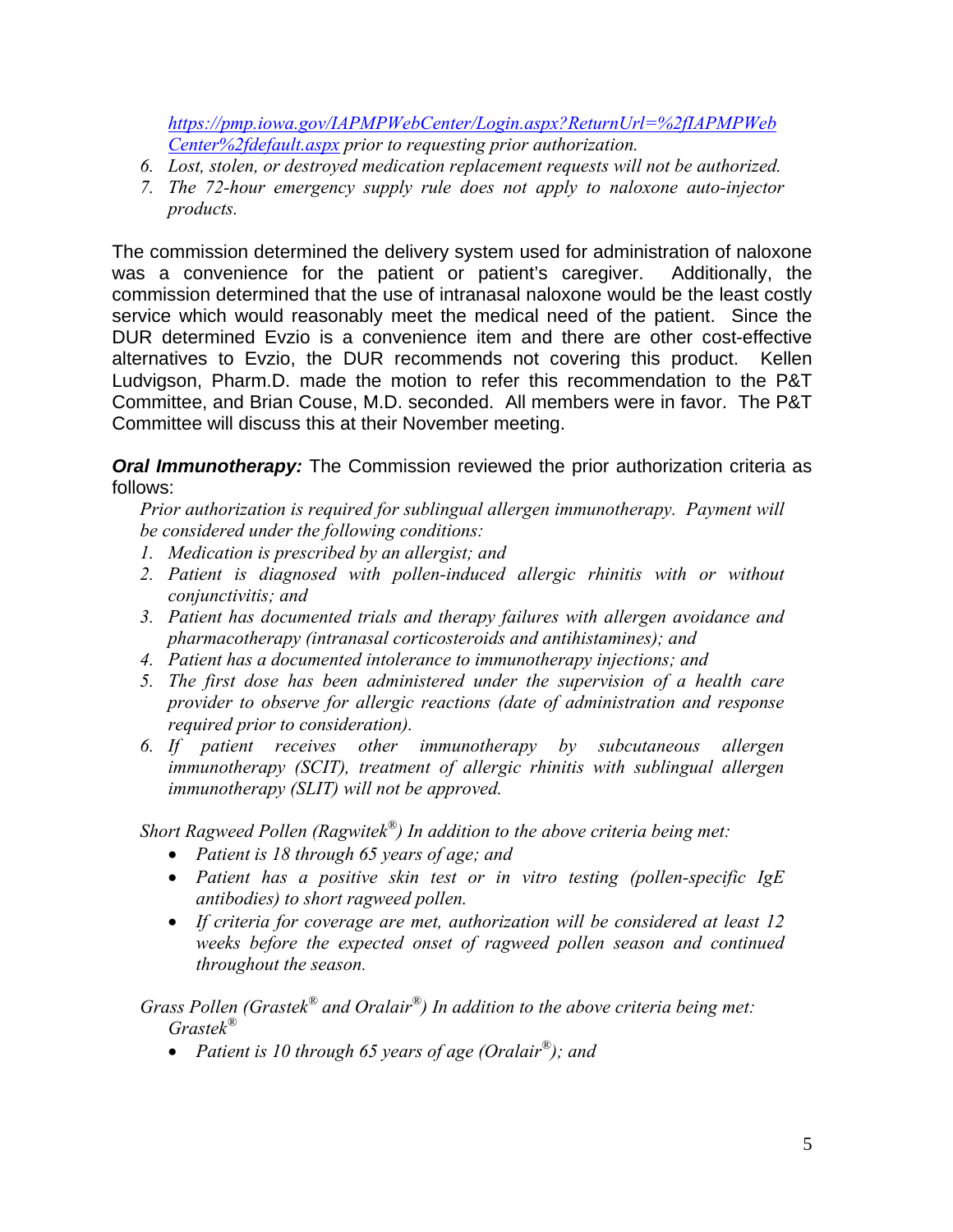- *Patient has a positive skin test or in vitro testing (pollen-specific IgE antibodies) to sweet vernal, orchard/cocksfoot, perennial rye, timothy, and Kentucky blue/June grass.*
- *If criteria for coverage are met, authorization will be considered at least 4 months prior to the expected onset of each grass pollen season and continued throughout the grass pollen season; or*

*Oralair®* 

- *Patient is 5 through 65 year of age (Grastek®); and*
- *Patient has a positive skin test or in vitro testing (pollen-specific IgE antibodies) to timothy grass (or cross reactive grasses such as sweet vernal, orchard/cocksfoot, perennial rye, Kentucky blue/June, meadow fescue, and redtop).*
- *If criteria for coverage are met, authorization will be considered at least 12 weeks before the expected onset of each grass pollen season.*

Brian Couse, M.D. motioned to accept the criteria as amended, and Larry Ambroson, R.Ph. seconded. All members were in favor. The criteria will be sent out for public comment and brought back to the next meeting for further discussion.

*Methotrexate Injection:* The Commission reviewed the prior authorization criteria as follows:

*Prior authorization is required for non-preferred methotrexate injection. Payment will be considered under the following conditions:* 

- *1. Diagnosis of severe, active rheumatoid arthritis (RA) or polyarticular juvenile idiopathic arthritis (pJIA) and ALL of the following:* 
	- *a. Prescribed by a rheumatologist; and*
	- *b. Patient has a documented trial and intolerance with oral methotrexate; and*
	- *c. Patient has a documented trial and therapy failure or intolerance with at least one other non-biologic DMARD (hydroxychloroquine, leflunomide, minocycline or sulfasalazine); and*
	- *d. Patient's visual or motor skills are impaired to such that they cannot accurately draw up their own preferred generic methotrexate injection and there is no caregiver available to provide assistance; and*
	- *e. Patient does not reside in a long-term care facility.*
- *2. Diagnosis of severe, recalcitrant, disabling psoriasis and ALL of the following:* 
	- *a. Patient is 18 years of age or older; and*
	- *b. Prescribed by a dermatologist; and*
	- *c. Patient has documentation of an inadequate response to all other standard therapies (oral methotrexate, topical corticosteroids, vitamin D analogues, cyclosporine, systemic retinoids, tazarotene, and phototherapy).*
	- *d. Patient's visual or motor skills are impaired to such that they cannot accurately draw up their own preferred generic methotrexate injection and there is no caregiver available to provide assistance; and*
	- *e. Patient does not reside in a long-term care facility. The required trials may be overridden when documented evidence is provided that the use of these agents would be medically contraindicated.*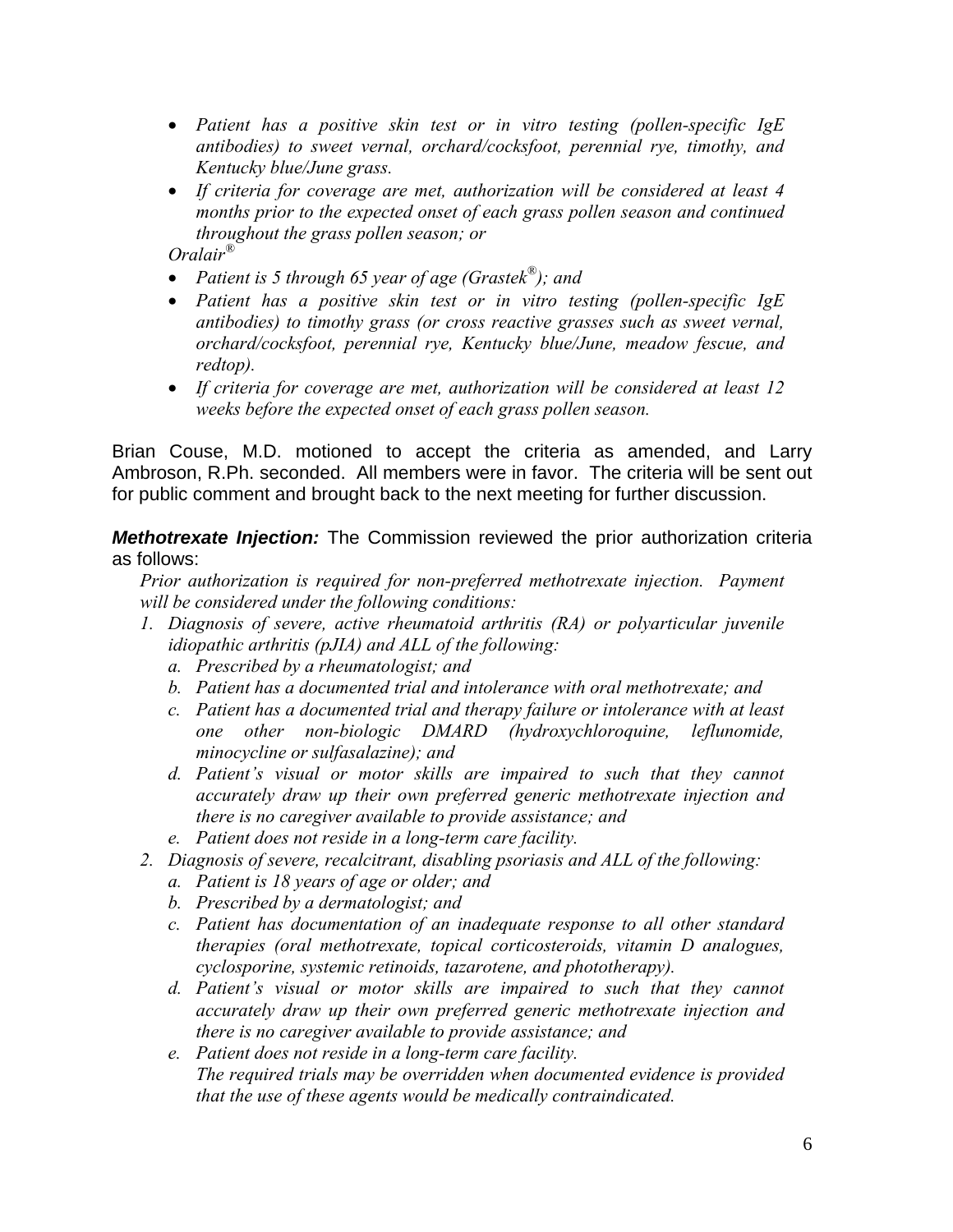Kellen Ludvigson, Pharm.D. motioned to accept the criteria, and Brett Faine, Pharm.D. seconded. All members were in favor. The criteria will be sent out for public comment and brought back to the next meeting for further discussion.

**Tasimelteon (Helitoz):** The Commission reviewed the prior authorization criteria as follows:

*Prior authorization is required for tasimelteon (Hetlioz) Requests for doses above the manufacturer recommended dose will not be considered. Payment will be considered under the following conditions:* 

- *1. Patient has a diagnosis of Non-24-Hour Sleep-Wake Disorder (Non-24) as confirmed by a sleep specialist; and*
- *2. Patient is 18 years of age or older; and*
- *3. Documentation the patient is totally blind with no perception of light is provided; and*
- *4. Patient has a documented trial and therapy failure with at least one preferred sedative/hypnotic – non-benzodiazepine agent; and*
- *5. Patient has a documented trial and therapy failure with ramelteon (Rozerem). If criteria for coverage are met, initial requests will be given for 3 months. Requests for continuation of therapy will be considered when the patient has received 3 months of continuous therapy and patient has achieved adequate results with tasimelteon (Hetlioz), such as entrainment, significant increases in nighttime sleep, and/or significant decreases in daytime sleep.*

Brett Faine, Pharm.D. motioned to accept the criteria as amended, and Larry Ambroson, R.Ph. seconded. All members were in favor. The criteria will be sent out for public comment and brought back to the next meeting for further discussion.

*Apremilast (Otezla):* The Commission reviewed the prior authorization criteria as follows:

*Prior authorization is required for apremilast (Otezla®). Payment will be considered under the following conditions:* 

- *1. Patient is 18 years of age or older; and*
- *2. Patient has a diagnosis of active psoriatic arthritis (≥ 3 swollen joints and ≥ 3 tender joints); and*
- *3. Prescribed by a rheumatologist or a dermatologist; and*
- *4. Patient does not have severe renal impairment (CrCl < 30 mL/min); and*
- *5. Patient has documentation of a trial and inadequate response to therapy with the preferred oral DMARD, methotrexate (leflunomide or sulfasalazine may be used if methotrexate is contraindicated); and*
- *6. Patient has documentation of trials and therapy failures with two preferred biological agents used for psoriatic arthritis.*

*The required trials may be overridden when documented evidence is provided that the use of these agents would be medically contraindicated.*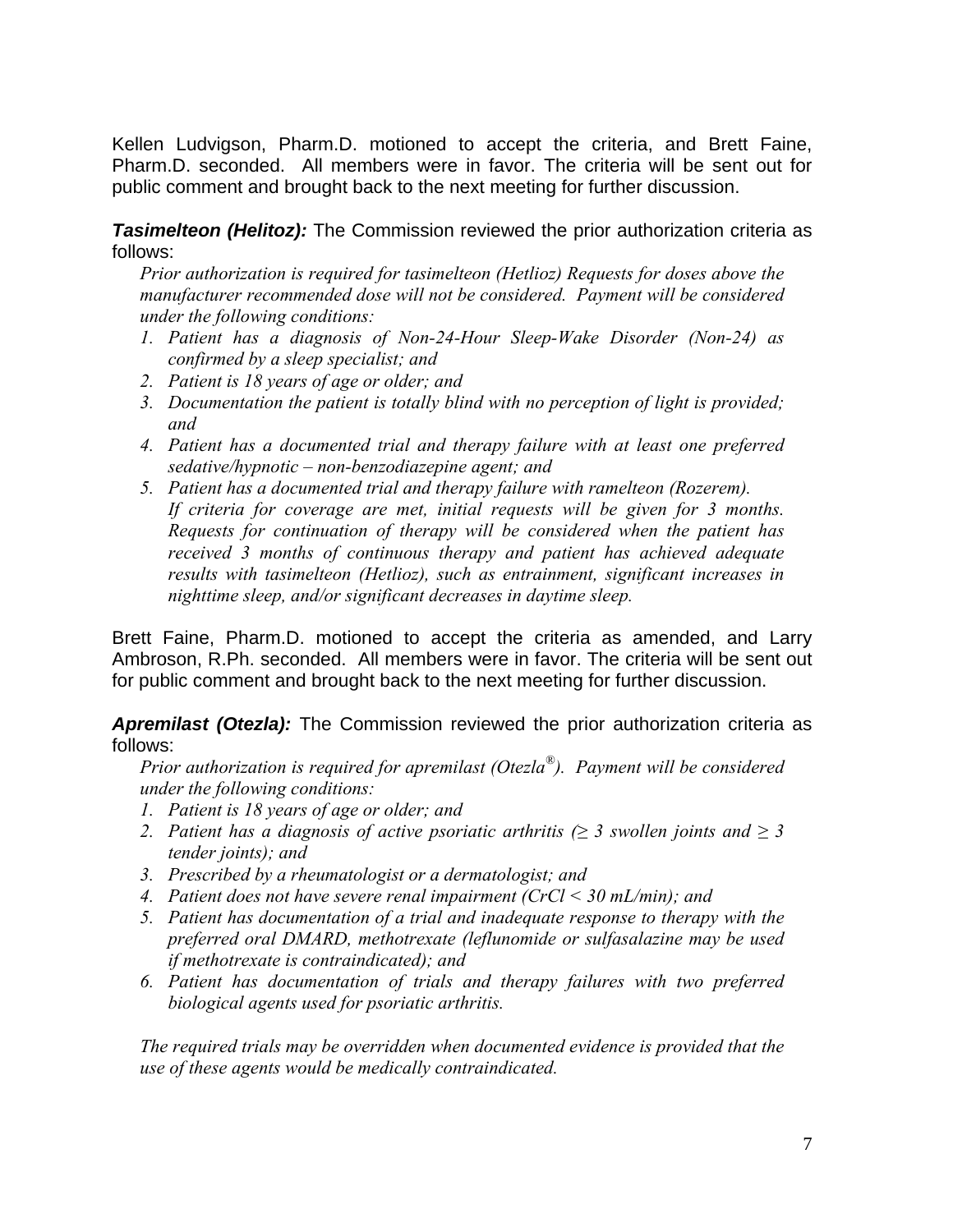Larry Ambroson, R.Ph. motioned to accept the criteria, and Gregory Barclay, M.D. seconded. All members were in favor. The criteria will be sent out for public comment and brought back to the next meeting for further discussion.

# *Palivizumab (Synagis):* The Commission reviewed the prior authorization criteria as follows:

*Prior authorization is required for therapy with palivizumab. Prior authorizations will be approved for administration during the RSV season for a maximum of five*  doses per patient. No allowances will be made for a sixth dose. Patients, who *experience a breakthrough RSV hospitalization, should have their monthly prophylaxis discontinued, as there is an extremely low likelihood of a second RSV hospitalization in the same season. Payment for palivizumab will be considered for patients who meet one of the following criteria:* 

*Chronic Lung Disease (CLD) of Prematurity* 

- *Patient is less than 12 months of age at start of therapy and develops CLD of prematurity (defined as gestational age less than 32 weeks and required greater than 21% oxygen for at least the first 28 days after birth.*
- *Requests for patients during their second year of life (12 months to < 24 months) will be considered for patients meeting the CLD of prematurity definition above and continue to require medical support (chronic corticosteroid therapy, diuretic therapy, or supplemental oxygen) during the 6-month period before the start of the second RSV season.*

*Hemodynamically Significant Congenital Heart Disease (CHD)* 

- *Patient is less than 12 months of age at start of therapy and has hemodynamically significant CHD further defined by any of the following:* 
	- o *Patient with acyanotic heart disease who is receiving medication to control congestive heart failure and will require cardiac surgical procedures or*
	- o *Patient with moderate to severe pulmonary hypertension.*
	- o *Requests for patients with cyanotic heart defects will be considered with documentation of consultation with a pediatric cardiologist that recommends patient receive palivizumab prophylaxis.*

*Premature Infants (without CLD of Prematurity or CHD)* 

 *Patient is less than 12 months of age at start of therapy with a gestational age of less than 29 weeks.* 

*Children with Anatomic Pulmonary Abnormalities or Neuromuscular Disorder* 

 *Patient is 12 months of age or younger at the start of therapy and has either severe neuromuscular disease or congenital anomaly that impairs the ability to clear secretions from the upper airway due to an ineffective cough.* 

*Immunocompromised Children* 

 *Patient is less than 24 months of age at start of therapy and is profoundly immunocopromised during the RSV season (e.g., severe combined immunodeficiency, advanced acquired immunodeficiency syndrome, receiving chemotherapy).*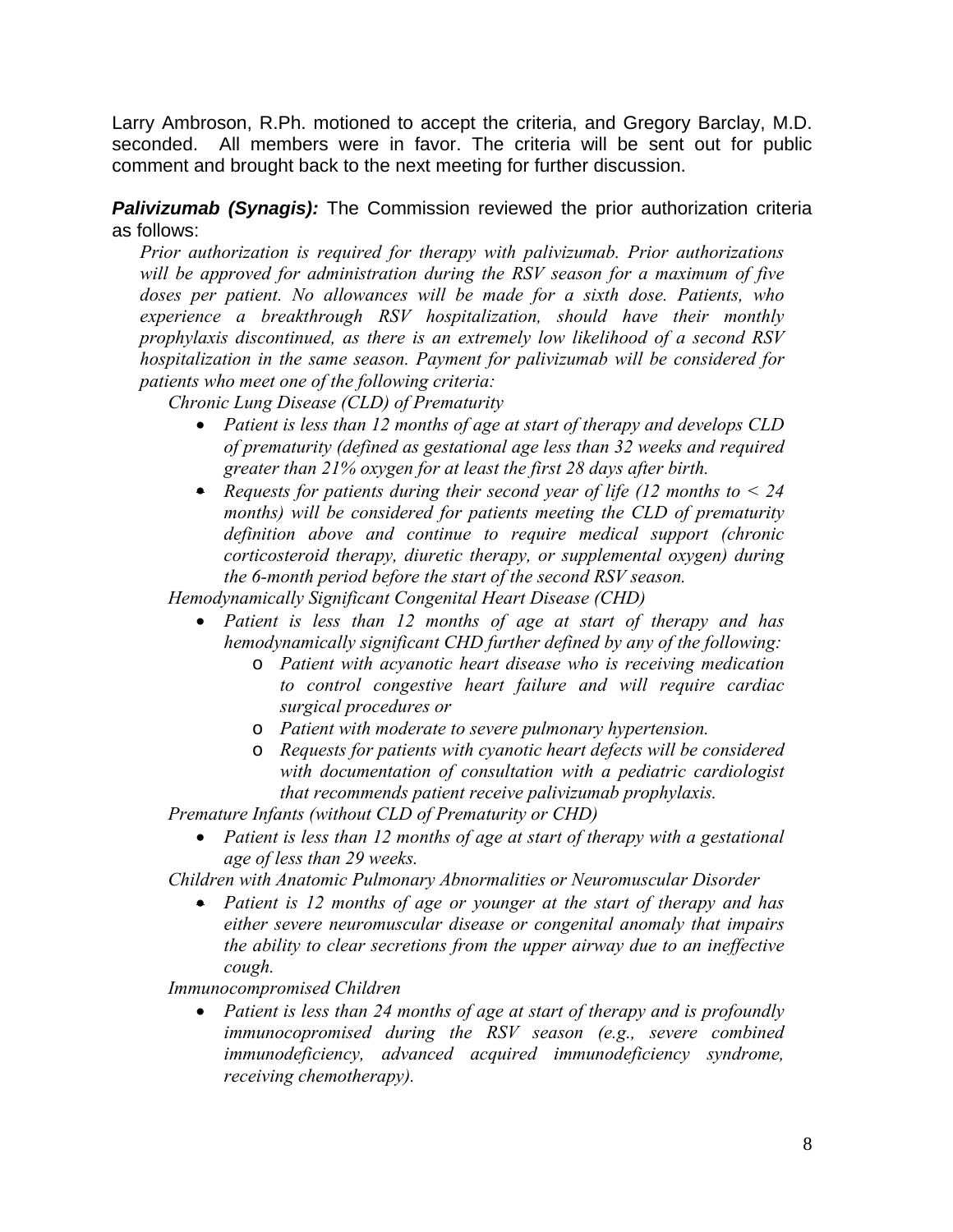Larry Ambroson, R.Ph. motioned to accept the criteria as amended, and Brian Couse, M.D. seconded. All members were in favor. The criteria will be sent out for public comment and brought back to the next meeting for further discussion.

*Vorapaxar (Zontivity):* The Commission reviewed the prior authorization criteria as follows:

*Prior authorization is required for vorapaxar (Zontivity™). Payment will be considered under the following conditions:* 

- *1. Patient has a history of myocardial infarction (MI) or peripheral artery disease; and*
- *2. Patient does not have a history of stroke, transient ischemic attack (TIA), intracranial bleeding, or active peptic ulcer; and*
- *3. Patient has documentation of an adequate trial and therapy failure with clopidogrel; and*
- *4. Patient will use concurrently with aspirin and/or clopidogrel.*

*The required trial may be overridden when documented evidence is provided that the use of this agent would be medically contraindicated.* 

The Commission wondered if a trial and therapy failure on aspirin should be added. This will be revised and brought back to the next meeting.

**Omalizumab (Xolair):** The Commission reviewed the prior authorization criteria as follows:

*Prior authorization is required for Xolair®. Payment for Xolair® will be authorized when the following criteria are met:* 

## *Moderate to Severe Persistent Asthma*

- *1. Patient has a diagnosis of moderate to severe persistent asthma for at least one year; and*
- *2. Patient is 12 years of age or older; and*
- *3. Pretreatment IgE level is between 30 IU/mL and 700 IU/mL; and*
- *4. Patient's weight is between 30 kg and 150 kg; and*
- *5. History of positive skin or RAST test to a perennial aeroallergen; and*
- *6. Prescriber is an allergist, immunologist, or pulmonologist; and*
- *7. Patient is currently using a high dose inhaled corticosteroid AND long-acting betaagonist, is compliant with therapy and asthma symptoms are not adequately controlled after at least three (3) months of therapy.*
- *8. Patient must have access to an EpiPen to treat allergic reactions that may occur after administration of Xolair®.*

*If the criteria for coverage are met, the initial authorization will be given for 16 weeks to assess the need for continued therapy. Requests for continuation of therapy will not be granted for patients who have not shown adequate response to Xolair® therapy and for patients who do not continue concurrent use with a high dose corticosteroid and longacting beta-agonist.*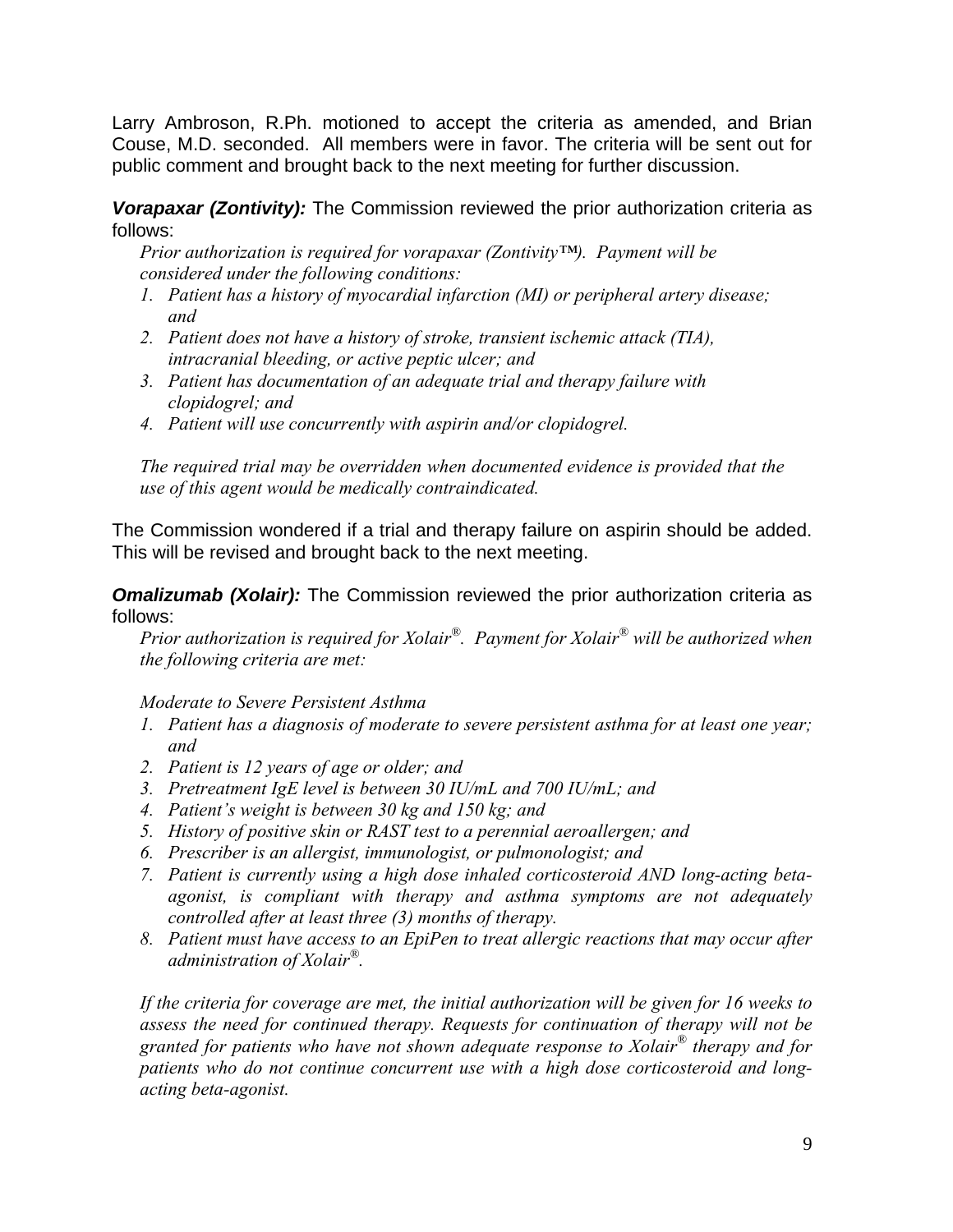## *Chronic Idiopathic Urticaria*

- *1. Patient has a diagnosis of moderate to severe chronic idiopathic urticaria; and*
- *2. Patient is 12 years of age or older; and*
- *3. Patient has documentation of a trial and therapy failure with at least one secondgeneration antihistamine, one of which must be cetirizine at a dose up to 20 mg per day; and*
- *4. Patient has documentation of a trial and therapy failure with at least one firstgeneration antihistamine; and*
- *5. Patient has documentation of a trial and therapy failure with at least one potent H1 receptor antagonist (hydroxyzine and/or doxepin); and*
- *6. Patient has documentation of a trial and therapy failure with a preferred leukotriene receptor antagonist in combination with a first or second-generation antihistamine.*

*If criteria for coverage are met, the initial authorization will be given for 12 weeks to assess the need for continued therapy.* 

*The required trials may be overridden when documented evidence is provided that use of these agents would be medically contraindicated.* 

As this was the second review of these criteria, no motion was necessary. The recommendation will be forwarded to the Department for consideration.

*Apixaban (Eliquis):* The Commission reviewed the prior authorization criteria as follows:

*Prior authorization is required for apixaban (Eliquis®). Payment will be considered under the following conditions:* 

- *1. Patient does not have a mechanical prosthetic heart valve; and*
- *2. Patient does not have active pathological bleeding; and*
- *3. Patient has a diagnosis of non-valvular atrial fibrillation; with*
- *4. Documentation of a previous trial and therapy failure with warfarin (TIA, stroke, or inability to maintain a therapeutic INR with a minimum 6 month trial); and*
- *5.* Presence of at least one additional risk factor for stroke, with a CHADS2 score  $\geq$ *1; OR*
- *6. For patients requiring deep vein thrombosis (DVT) prophylaxis undergoing hip or knee replacement. Requests will be considered when the patient has contraindications to use of the preferred agent(s). If patient meets criteria for coverage, requests will be approved for the following doses:* 
	- *Hip replacement: 2.5 mg twice daily for up to 35 days following hip replacement; or*
	- *Knee replacement: 2.5 mg twice daily for up to 12 days following knee replacement.*

*The required trials may be overridden when documented evidence is provided that the use of these agents would be medically contraindicated.*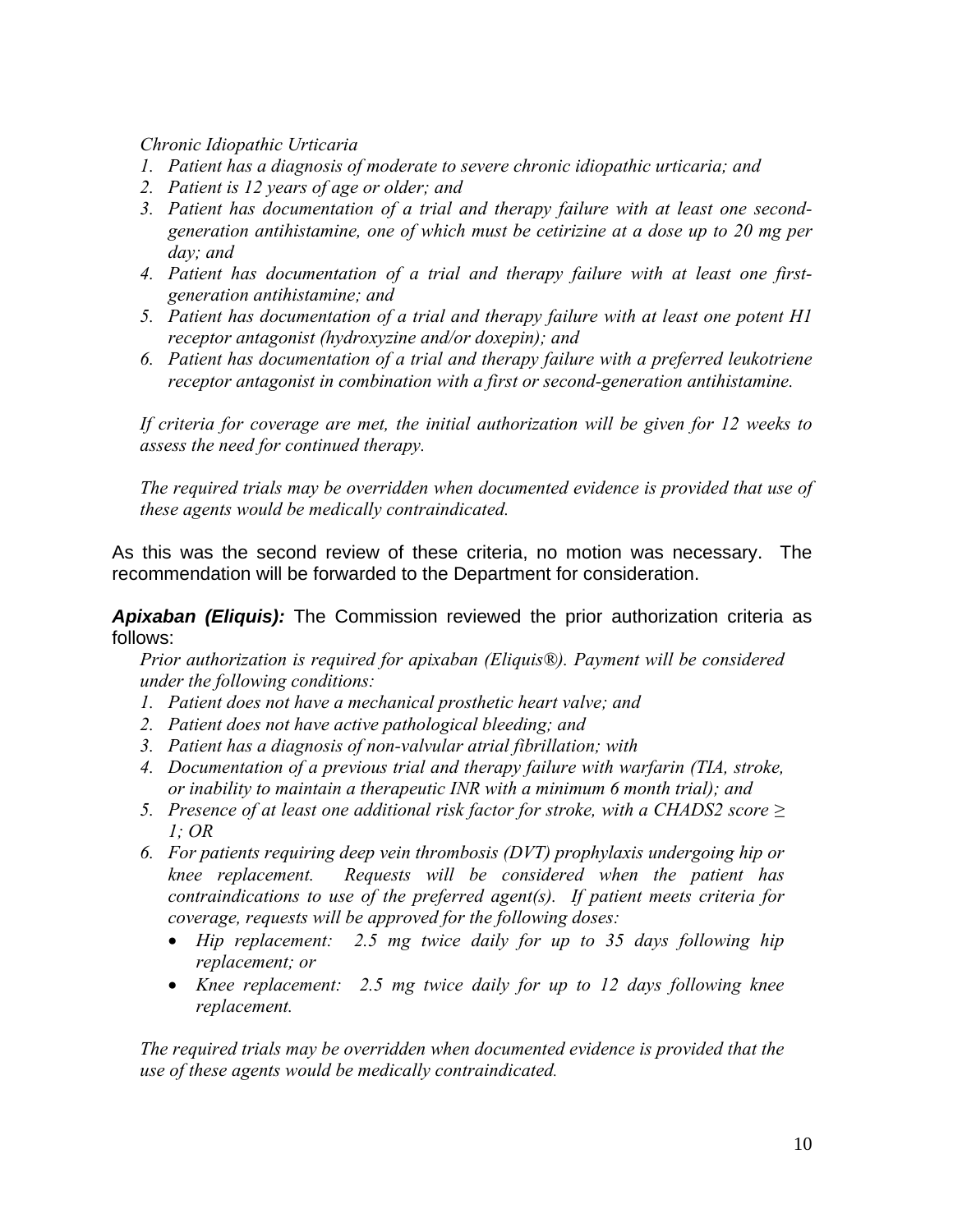As this was the second review of these criteria, no motion was necessary. The recommendation will be forwarded to the Department for consideration.

**Dabigatran (Pradaxa):** The Commission reviewed the prior authorization criteria as follows:

*Prior authorization is required for dabigatran (Pradaxa®). Payment will be considered for patients under the following conditions:* 

- *1. Patient does not have a mechanical prosthetic heart valve; and*
- *2. Patient does not have active pathological bleeding; and*
- *3. Patient has documentation of a previous trial and therapy failure with warfarin (TIA, stroke, recurrence of DVT/PE, or inability to maintain a therapeutic INR with a minimum 6 month trial).*

*Non-valvular atrial fibrillation (in addition to the above)*

- *Patient has the presence of at least one additional risk factor for stroke, with*   $a$  *CHADS<sub>2</sub> score*  $\geq$  *1; and*
- *Patient does not have severe renal impairment (CrCl < 15mL/min) or is not on dialysis.*

*Treatment and prevention of DVT or PE (in addition to the above)*

- *Patient does not have a CrCl < 30mL/min or is not on dialysis.*
- *For patients with current DVT/PE, patient must have documentation of 5 to 10 days of parenteral anticoagulation prior to initiation of dabigatran.*

*The required trials may be overridden when documented evidence is provided that use of these agents would be medically contraindicated.* 

As this was the second review of these criteria, no motion was necessary. The recommendation will be forwarded to the Department for consideration.

# **Neuraminidase Inhibitor Utilization**

The Commission is interested in developing prior authorization criteria, as studies have shown these only reduce symptoms by half a day. Additionally, to be effective, these have to be used within a very limited time frame that would be further reduced by a prior authorization process. Brett Faine, Pharm.D. and Mark Graber, M.D. offered to create some criteria. Pam Smith, R.Ph. will work with them and bring this to the next meeting. Erin Halverson, R.Ph. also suggested the three day emergency override option be removed for this drug class. Susan Parker, Pharm.D. said that was a possibility, as DHS has the right to determine what constitutes an emergency.

## **Miscellaneous**

*DUR Digest:* The Commission members reviewed the draft for DUR Digest Volume 27, Number 1. Mark Graber, M.D. requested the wording for the first bullet on page 1 be updated. This was the first review and will be brought back to the next meeting for a second and final review.